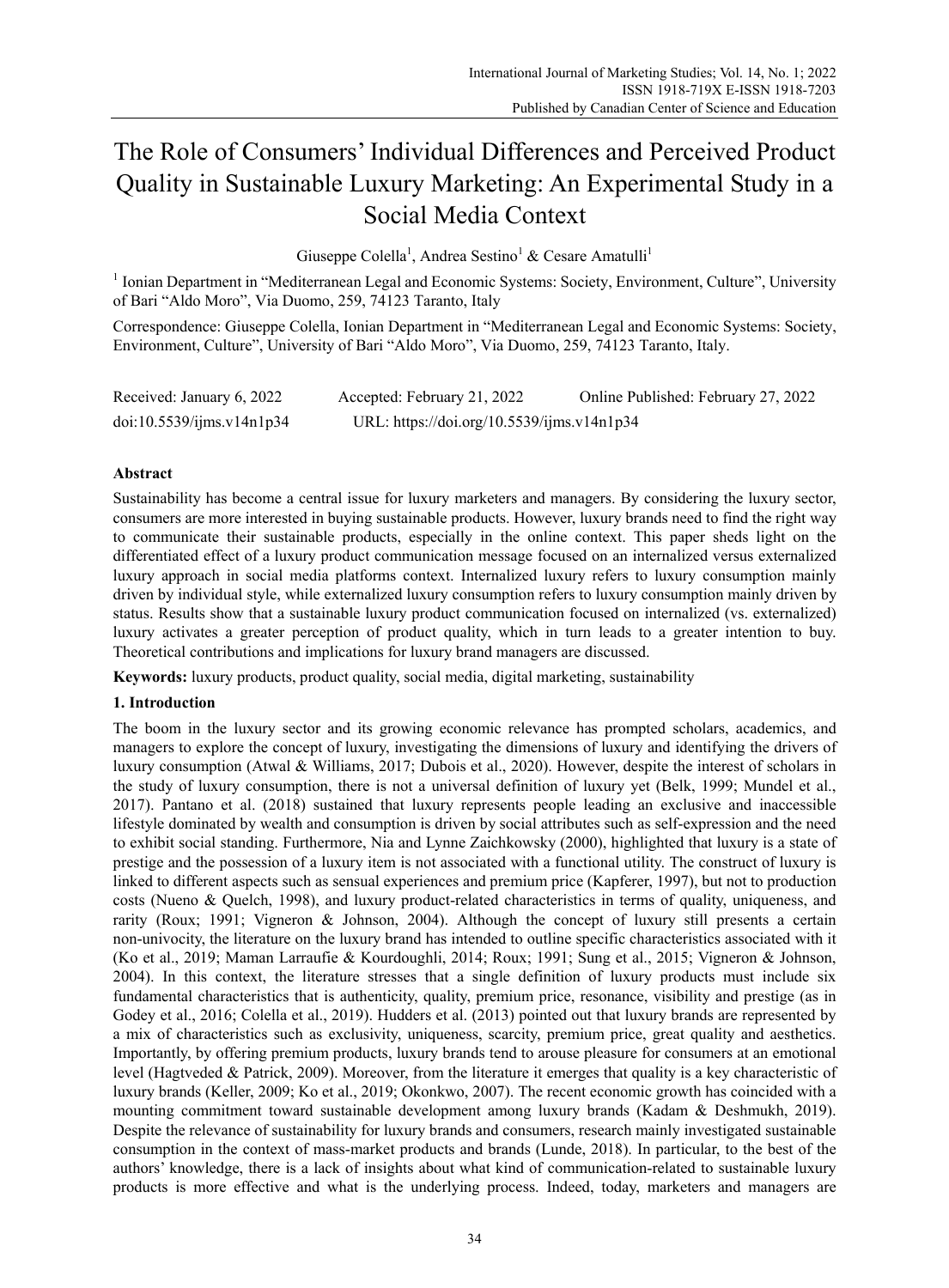increasingly committed to communicating sustainability with the aim of building and consolidating their image, trust, and reputation towards the brand and their products (Park & Kim, 2016). In this sense, the growing concern for environmental issues is urging companies to implement different marketing practices that focus primarily on sustainability (Kotler, 2011).

By considering the increased online presence of many brands today, pro-environmental initiatives aimed to lead sustainable consumption could be conveyed through digital tools reaching more effectiveness (Reilly & Weiru, 2012; Reilly & Hynan, 2014), also by leveraging on consumers' consumption for environmentally friendly products in the attempt to show other their "green" status (Griskevicius et al., 2010; Sestino et al., 2021). Among the wide range of digital tools, nowadays, social media may leverage on social interaction to create, distribute and support individuals' consumption though a deeper content creation strategies, to favour consumers' positive attitutes toward their products (Lee et al., 2018; Tsai & Men, 2013), e.g., by communicating their products as more sustainable rather the other (Reilly  $\&$  Hynan, 2014), and exploiting online data to stimulate certain consumption behaviours (Sestino & De Mauro, 2021). Accordingly, Kaplan and Haenlein (2010, p. 61) define social media platforms as "a group of Internet-based applications that are based on the ideological and technological foundations of Web 2.0, enabling the creation and exchange of user-generated content". In this sense, social media play an important role in the implementation of global communication strategies of companies (Castronovo & Huang, 2012). According to Obar and Wildman (2015), user-generated content on social media platforms is the lifeblood of online communication, as it allows to connect and reach more people in their social communities and could thus be one of the main communication vehicles of content related to a luxury brand (Godey et al., 2016). Thus, we would shed light on the effect of sustainable luxury product communication focus on consumers' intention to buy, by revealing the mediating role of perceived quality. An experimental study has been carried out by using as a setting a page of a fictitious brand on the social network Instagram due to its current popularity subclassing other ones such as Facebook, Tok-tok or Twitter (Mediakix, 2021) to share visual contents and advertising posts, manipulating the type of communications to investigate consumers' sustainable consumption choices, and the effect of consumers' perceived product quality. Results show that the type of communication focus (internalized vs. externalized luxury) influences the perceived quality of the communicated product, which in turn has an effect on consumers' intention to buy. Thus, we firstly contribute to luxury research and practices by shedding light on how the luxury communication focus may influence consumers' sustainable consumption. Secondarily, we contribute to the literature about sustainable consumption increasing knowledge on how luxury products are becoming consistent with sustainable concepts and pro-environmental behaviors. Thirdly, we contribute to the literature about social media marketing by revealing how social media may be useful in proposing luxury communications with different focus stimulating sustainable consumption behaviours. Lastly, this research contributes to the literature on luxury values. Finally, managerial implications and future research lines will be provided.

## **2. Theoretical Framework**

# *2.1 Luxury Consumption: Internalized Versus Externalized Motivations*

Traditionally, the consumption of luxury products is based on several factors, such as conspicuous consumption (Chaudhuri et al., 2011; Veblen, 1899), hedonism (Vigneron & Johnson, 1999), quality, uniqueness and durability (Sheth et al., 1991). On this basis, it is essential to consider the different facets relating to the behavior and motivations of luxury consumption. In this context, the literature on luxury marketing has consolidated the theory of self-determination theory as the basis of studies relating to the behavior and motivations of luxury consumption (Shao et al., 2019; Truong & McColl, 2011). According to Ryan and Deci (2000), the self-determination theory tends to conform to an approach on the motivations of consumption that focuses on behavior and personality development in social contexts (Truong & McColl, 2011). In this framework, motivational models that consider both social and individual factors can be considered (Colella et al., 2019; Vigneron & Johnson, 1999). With reference to motivational models based on social factors, in luxury consumption the importance of the perception that others have of the consumer is considered (Truong & McColl, 2011), which mainly signals one's wealth and status (Veblen, 1899). If we consider motivational models based on individual factors, however, in luxury consumption we consider the importance of the goals of self-fulfilment and individual style (Tsai, 2005). However, individual factors also include factors such as hedonism and experiential consumption (Müller-Stewens & Berghaus, 2014). On this basis, the most recent literature on luxury consumption has identified different approaches to luxury consumption, anchoring itself to the relationship between internal and external motivations (Eastman & Eastman, 2015; O'Cass & McEwen, 2004). In particular, Amatulli and Guido (2012) have underlined the luxury consumption dichotomy of externalized versus internalized luxury (Guido et al., 2020). Externalized luxury consumption has its roots in the theory of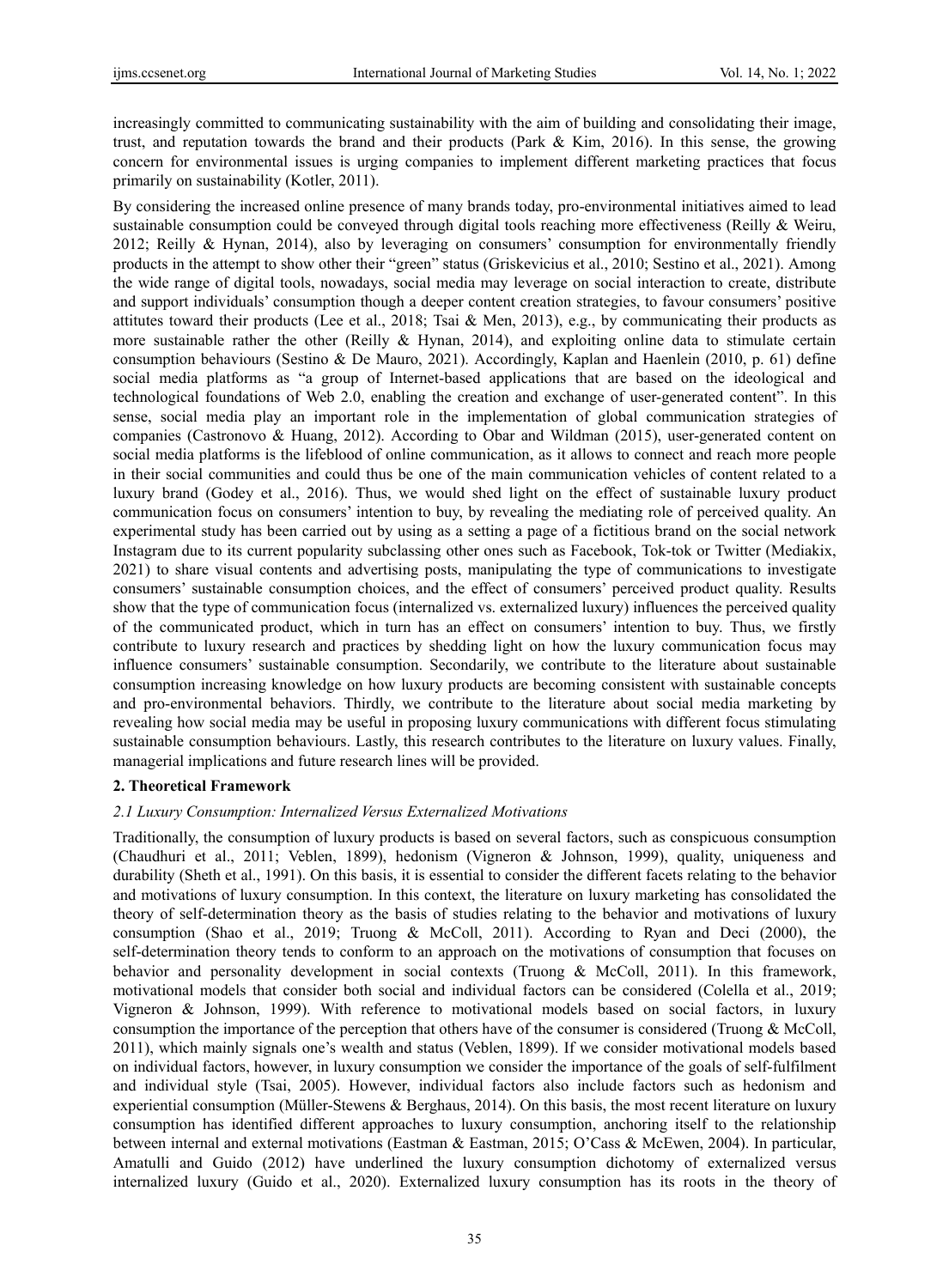conspicuous consumption (Veblen, 1899). In this sense, the consumption of luxury goods relies on the constructs of materialism and ostentation (Belk, 1985; Richins & Dawson, 1992) and is aimed at indicating status and a social position to others (Guido et al., 2020; Amatulli & Guido, 2011, 2012; Mason, 2001). On the other hand, internalized luxury consumption, bases its motivations on the more intrinsic side of consumers who are motivated by wanting to experience intimate motivations (Guido et al., 2020) and characterized by a low need for status (Han et al., 2010). In particular, in the context of internalized luxury consumption, consumers find personal satisfaction in the perceived product quality (Dubois et al., 2001; Truong & McColl, 2011). Therefore, internalized luxury consumption is rooted in personal and intrinsic motivations, such as expressing inner values, tastes, qualities, and individual style (De Angelis al., 2020).

## *2.2 Social Media Communication in Sustaining Luxury Type of Communication*

Social media are online platforms useful to connect people to each other sharing ties, from casual knowledge, to working relationships, to family ties (Jiang et al., 2019). The procedures for accessing the social network are similar, based on registering a profile (generally for free) and on the possibility of adding contacts, inviting them to participate by selecting them from those who are already part of it, both for professional scopes such as in LinkedIn (Davis et al., 2020), and for personal purposes such as in Facebook, Instagram, Twitter, WhatsApp (Waterloo et al., 2018). An interesting factor for the marketers should be recognized into the ability of the virtual communities to act as an amplifier, through word-of-mouth news, trends and styles, thus allowing the development of different forms of viral marketing (Huang et al., 2019). Thus, today social media offers companies the opportunity to create web pages for marketing purposes and to communicated with their consumers (Colella et al., 2021; Jahn et al., 2012). Accordingly, social media marketing strategies consolidated its importance in the luxury sector too (Okonkwo, 2009). Regarding luxury consumers' motivations to use social media, Jahn et al. (2012) identify three main motives in terms of keep in touch and interacting with other consumers and with companies (Essamri et al., 2019; Kim & Ko, 2012); the acquisition, distribution, and co-creation of functional or hedonistic content (Hagtveded & Patrick, 2009; Phan et al., 2011; Vigneron & Johnson, 2004); and finally self-presentation, which is linked to the social context and personal identity (Jahn et al., 2012). Therefore, among the main motivations that push consumers of luxury products towards the use of social media is self-presentation, which is based on its dimension of visibility of luxury (Jahn et al., 2012). In this context, the studies specified what efforts social media marketing activities have been successfully implemented in the context of luxury (Colella et al., 2021; Kim & Ko, 2012; Godey et al., 2016). To illustrate, in order to positively influence consumers' luxury brands and products perception, in defining the best social media marketing strategy it is necessary consider five important to consider some fundamentals factors such as personalization, trend, positive WOM, interactions and thus communication with the target consumers (Godey et al., 2016; Kim & Ko, 2012). According to Phan et al. (2011), to develop an efficient marketing strategy aimed at improving consumers' perception of their products, luxury brands need to have a clear understanding of the concept of social media marketing potentiality and usable tools, e.g., social media posts and picture to communicate and interact with their consumers (Chu et al., 2013). A significant aspect that emerged from these studies is the level of interactivity that luxury brands have acquired in recent years (Colella et al., 2021), with particular regard to the interactivity that consumers have in the various decision-making processes in the purchase of luxury products. Kim and Lee (2019), argue that in the context of luxury consumption, the interaction involves the reproduction of those consumers who share, disseminate and defend their ideas, values, and experiences and who support brands and products (Kim et al., 2012). The disruptive process of digitization of the communication systems of companies plays an important role in which it needs to increase one's skills in the analysis of the relationship between luxury and consumers on the web (Amatulli et al., 2017). According to Okonkwo (2009), through social media, consumers often have the perception of being in full control of their choices, generating a particular form of apprehension on the part of the luxury brand (Godey et al., 2016). Therefore, modern luxury consumers are gradually turning their attention to social media platforms (Colella et al., 2021; Martín-Consuegra et al., 2019), and, according to Yu et al. (2017), activities carried out on social media platforms tend to increase consumer experience, brand engagement, interactivity, and brand loyalty, making companies' communication more accessible. By extension, such social media marketing strategies for luxury brands are becoming recurrent, especially to drive communication campaigns and advertising (see Colella et al., 2019 for a review). As a marketing strategy, several luxury brands are increasingly investing their marketing efforts towards digital communication, becoming pioneers in how they use various social media platforms (Heine & Berghaus, 2014), as for Burberry (as shown by Phan et al., 2011). Importantly, the social media advertising that disseminates messages and information about luxury brands tends to promote the purchase of luxury brands (Chu et al., 2019) and consumers-generated content are one of the most effective ways for interact with them via social media (Colella et al., 2021; Hasbullah et al., 2020). These contents shared via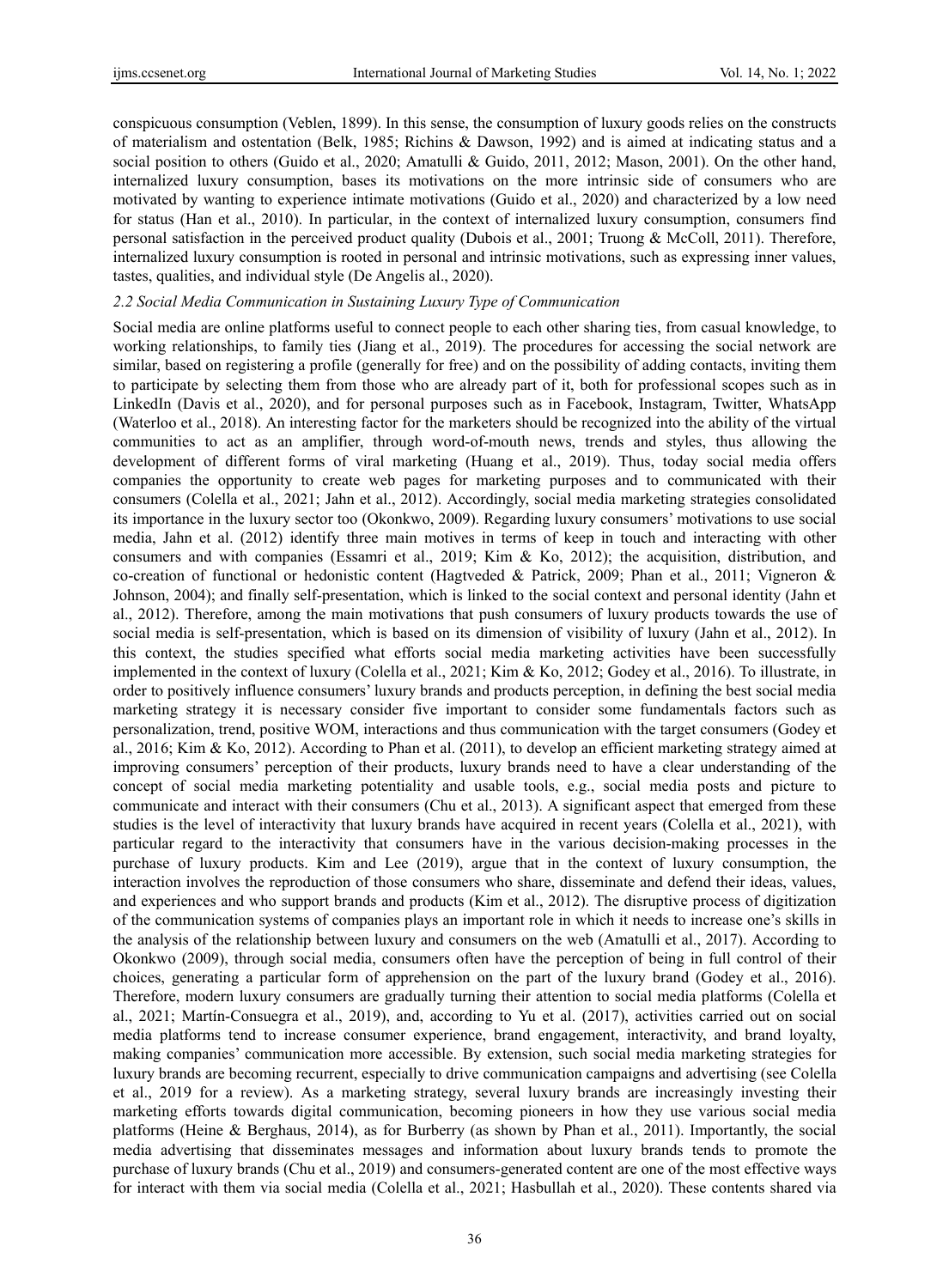social media may have more influence than other sources, mainly because it is disseminated from a reliable source of information accumulated from a consumer's personal network (Castronovo & Huang, 2012). Based on this assumption, and on the luxury dicothomy scrutinized above, we hypothesize that:

**H1.** The sustainable luxury product focus (Internalized Vs. Externalized) positively influences consumers' intention to buy sustainable luxury products.

# *2.3 Sustainable Luxury Consumption and Luxury Product Quality*

Sustainable consumption is defined as "the consumption that supports the ability of current and future generations to meet their material and other needs, without causing irreversible damage to the environment or loss of function in natural systems" (Oxford Commission on Sustainable Consumption, 2000). Interestingly, consumers are becoming to be more attentive to sustainable consumption and their buying behaviour, in an attempt to alleviate the impact of their purchases on the environment (e.g., in Amatulli et al., 2021). By leveraging on such consumers' increasing concern for the impact of their consumption choices, most luxury brands have come to act in sustaining such forms of consumption (e.g., Athwal et al., 2019). However, Kapferer (2010) noted that luxury and sustainability are convergent because both focus on rarity, and high quality, due to consumers' growing interest in sustainability issues, scholarly research has been engaging in a very lively debate on sustainable luxury branding and consumption by demonstrating that sustainable luxury consumption has not a negative meaning (e.g., in Amatulli et al., 2017, 2021), but can maintain the same product quality standards while safeguarding the environment (Athwal et al., 2019). Despite the current increased consumers' attention of environmental issues and sustainable consumption, consumers who are concerned about the environment still remain uncertain about sustainable purchases due to the perceived lack of complete quality of some products (e.g., in Peattie & Charter, 2003).Indeed, if on the one hand, they prefer to buy green products because they do not damage or negatively affect the external environment, stimulating emotions such as "feeling proud" and an active part of environmental protection, on the other, they are wary of the higher costs of green products or perceived lower quality (D'Souza et al., 2017). Furthermore, researchers showed that the quality of products has a direct effect on the performance while also being closely linked with the satisfaction of the customers, their loyalty, and the intentions of repurchasing (Asgharian et al., 2012; Eskildsen et al., 2004). Accordingly, previous studies (e.g., D'Souza et al., 2017; Jaiswal & Kant, 2018) has shown that sustainable product quality moderates neither the relationship between attitude towards environmental issues and purchasing behavior, nor the relationship between information and purchasing behavior. Thus, marketers and managers should focus on the transparency and credibility of sustainable products and consumption, in the attempt to enable consumers to better understand the characteristics and usefulness of their products through appropriate communication focuses, by leveraging on the possible effects deriving from green product consumptions (Suki, 2016)*.* Thus, we suggest that:

**H2.** Consumers' perceived product quality mediate the relationship between sustainable luxury product communication focus (Internalized Vs. Externalized), and their intention to buy.

To clarify, our conceptual framework is provided in the figure below (Figure 1).



Figure 1. The proposed conceptual framework: The mediating role of consumers' perceived product quality

# **3. Methdology**

With the aim of empirically testing our hypothesis, this study uses a quantitative approach. Thus, we developed the questionnaire for data collection. The questionnaire was created on the Qualtrics platform and was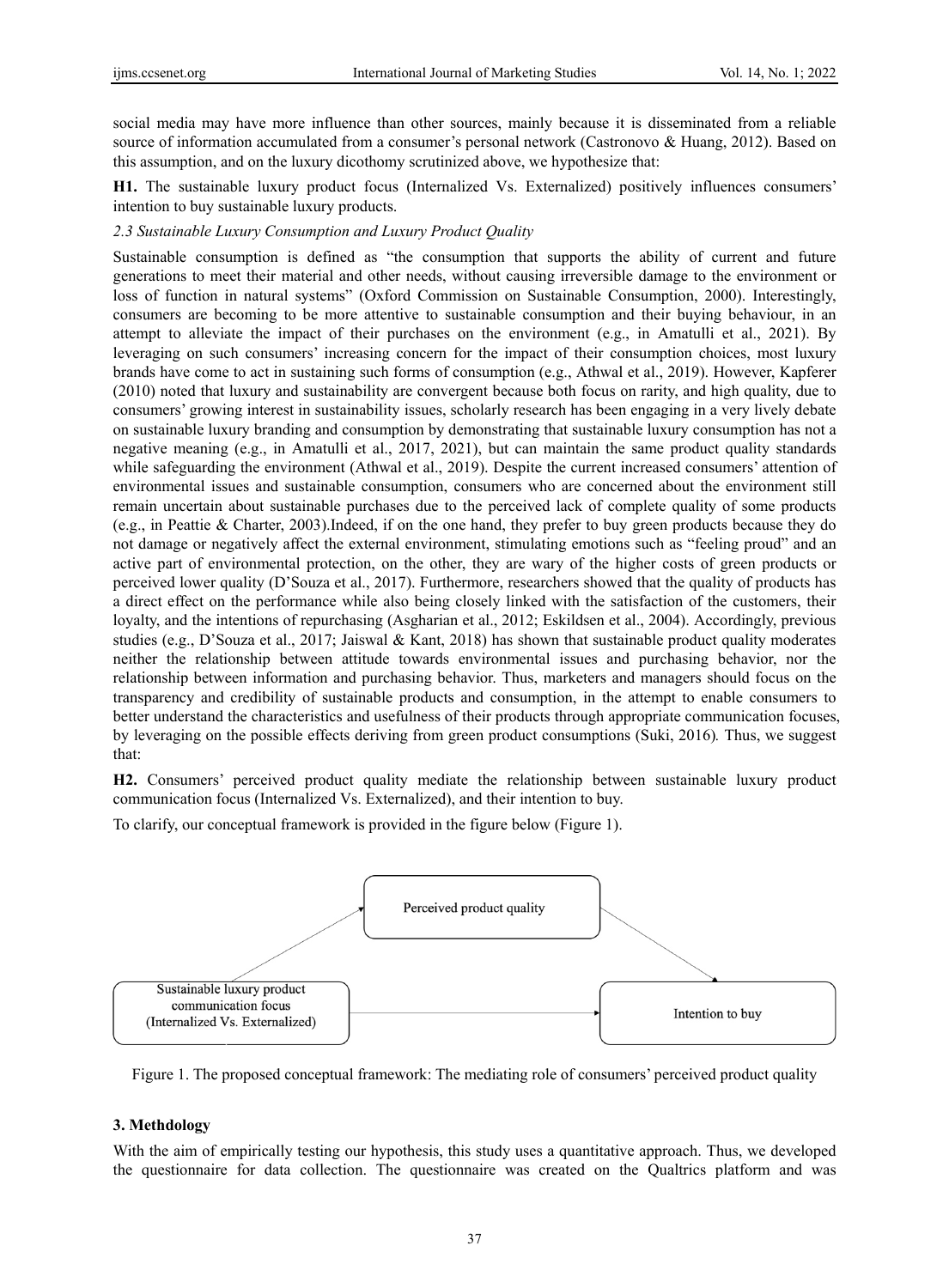distributed to a pool of online participants via Amazon MTurk (Aguinis et al., 2020). Once the distribution of the questionnaire was completed and 160 observations were collected, incomplete observations were eliminated. The final sample consisted of 130 questionnaires, of which 75 were female (57.7%) and 55 were male (42.3%). Moreover, 73% of the sample declared to have a bachelor's degree or a higher academic qualification. At the beginning of the questionnaire, we randomly assigned participants to a two-cell (sustainable luxury product communication focus: internalized vs. externalized luxury) between-subjects experiment design. Participants were randomly presented with two versions of a communication message about a new pair of sustainable sunglasses collection in two scenarios resulting from the manipulation of the independent variable, that is, the sustainable luxury product communication focus on a social media platform (Instagram). Among the participants 65 of them have been exposed to the internalized luxury condition, and 65 to the externalized luxury one. In order to avoid a particular influence of brand familiarity on consumers' evaluations we used a fictitious brand. In both scenarios, the post published on the Instagram page first communicated that the product was produced with eco-sustainable materials by incorporating in its advertising a communication message that focused on the motivations related to luxury consumption. In the internalized luxury condition, a communication message was emphasized that accentuated the consumer's personal style, while in the externalized luxury condition, a communication message emphasized that accentuated the status of the consumer (e.g., "Let's get your style" for the internalized stimuli, and "Let's show off your status" for the externalized one). After to being exposed to the manipulation, participants were asked to rate the constructs from the literature. Study variables were measured with pretested scales from previous studies. First, the perceived quality of the product was measured using an item (rated on a bipolar scale; 1 = "overall poor quality"; 7 = "overall excellent quality") drawn from Dekhili et al. (2019). Subsequently, we measured consumers' intention to buy the sustainable product using the three-item scale developed by Bian and Forsythe, 2012 (e.g., "It is very likely I would buy the sustainable luxury brand"; "I would be interested in buying the sustainable luxury brand"; "I would like to own the sustainable luxury brand";  $\alpha$  = .97), to which participants responded on a seven-point Likert scale (1 = strongly disagree, 7 = strongly agree).

#### **4. Results and Discussion**

To test our hypothesis, we ran the simple mediation model (Model 4) by Hayes' (2017) of the PROCESS macro for SPSS. The mediation model included the sustainable luxury product communication focus on the social media platform (internalized luxury condition  $= 1$ ; externalized luxury condition  $= -1$ ) as the dependent variable, consumers' intention to buy as an independent variable and the perceived product quality which acted as a mediator of the relationship between the independent variable and the dependent variable. First, we regressed the perceived product quality on the independent binary variable, and then we regressed consumers' intention to buy on the perceived quality and on the independent variable. Results showed a significant and positive effect (b  $=$  .31, t (130) = 2.41, p = .02) of the type of sustainable luxury product communication focus on consumers' perceived product quality. Furthermore, the perceived product quality had a positive and significant effect on consumers' intention to buy ( $b = 0.93$ , t (130) = 12.78,  $p = 0.01$ ). It is important to underline that the results revealed a non-significant direct effect ( $b = -14$ , ns) of the sustainable luxury product communication focus on the consumers' intention to buy, but a significant and positive indirect effect of the independent variable on the dependent one through perceived quality (b = .29, 95% CI: .06,.53) (see Figure 2 below).



Figure 2. Results related to the simple mediaton model

Results demonstrate that consumers perceive a higher quality of sustainable luxury products when they are exposed to a communication message on the social media platform of a sustainable luxury brand that emphasizes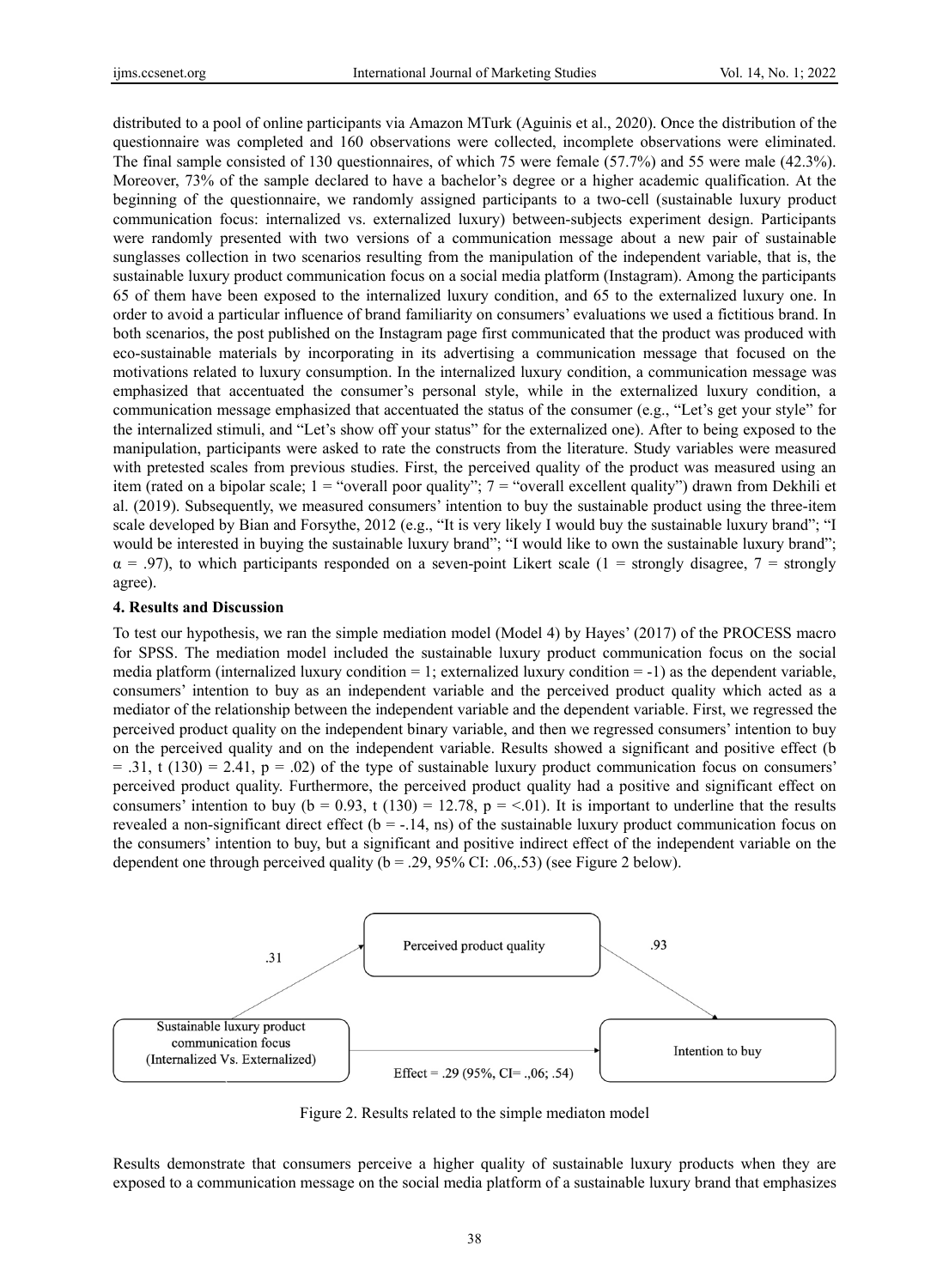an internalized (vs. externalized) luxury consumption approach. In turn, consumers' greater perception of product quality leads to a higher intention to buy. These results supported our hypothesis. Moreover, for greater clarity of results we dabbed a Confirmatory Factor Analysis (CFA) to the different constructs considered in the study, finding satisfactory factor loadings and acceptable data fit (Hu & Bentler, 1999) (see Table 1).

Table 1. Confirmatory factor analysis for study

| <b>Variables and items</b>                                   | <b>Standard</b> , FL |
|--------------------------------------------------------------|----------------------|
| Perceived product quality                                    |                      |
| This product has an adequate lifespan                        | 0.76                 |
| Intention to buy                                             |                      |
| It is very likely I would buy the sustainable luxury brand   | 0.94                 |
| I would be interested in buying the sustainable luxury brand | 0.94                 |
| I would like to own the sustainable luxury brand             | 0.96                 |
| Fit statistics:                                              |                      |
| $\chi^2$                                                     | 3.73                 |
| $\chi^2/df$                                                  | $1.86*$              |
| <b>GFI</b>                                                   | 0.99                 |
| <b>CFI</b>                                                   | 0.99                 |
| <b>SRMR</b>                                                  | 0.01                 |
| <b>RMSEA</b>                                                 | 0.08                 |

*Note*.  $N = 130$ ;  $FL =$  Factor Loading;  $SE =$  Standard Error; df (degrees of freedom) = 2; \*  $p = 0.155$ ; all factor loadings are significant at the .001 level.

Although the results only point to an indirect effect of the sustainable luxury product communication focus on consumers' intention to buy (via perceived product quality), these findings offer support to our hypothesis by confirming that the perception of quality fully mediated the effect of the type of communication focus on consequent buying intentions.

# **5. Conclusions and Future Research Directions**

# *5.1 Overall Findings*

The purpose of this paper was aimed to investigate how the luxury product communication focus - in a social media research setting—may influence consumers' intention to buy, by shedding light on the mediator role of perceived product quality in influencing this relationship. Specifically, we exposed a sample of consumers to a communication message related to a sustainable luxury product, manipulating the communication focus (internalized vs. externalized), according to the definition of Amatulli and Guido (2011) which emphasizes an internalized (vs. externalized) approach to luxury consumption. Indeed, while internalized luxury refers to luxury consumption mainly driven by "internal" and ego-related motives, such as lifestyle and product quality, the externalized luxury refers to "external" luxury motives driven by consumers' status and price of the product. In this sense, consumers' perceived product could not be considered. Our results showed that higher perceived product quality denotes higher consumers' intention to buy, confirming that the type of attention to communication influences the perceived quality. Thus, the type of sustainable luxury product communication focus (internalized vs. externalized luxury) influences the perceived product quality, which in turn increases the consumers' intention to buy those products.

# *5.2 Theoretical Implications and Contributions*

Theoretically, this study offers four main contributions to the literature. First, our results may advance knowledge of luxury research and practices by shedding light on how the sustainable luxury product communication focus influence consumers' intention to buy. Indeed, the results underline that sustainable luxury product communication focus can lead to higher green consumption values when the reasons for luxury consumption are mainly internalized (vs. externalized). Although several studies on luxury have focused on this dichotomy (Amatulli & Guido, 2012; Eastman & Eastman, 2015; Guido et al., 2020; O'Cass & McEwen, 2004), to the best of our knowledge, no studies previously focused on emphasizing communication focused on the motivational status of luxury consumers and how it may influence their buying intentions. Second, we extend the literature on sustainable consumption by increasing knowledge on how luxury products are becoming adaptable with sustainable concepts and pro-environmental behaviors. Furthermore, our results show that the perceived product quality can increase sustainable luxury consumption. Third, this research contributes to the social media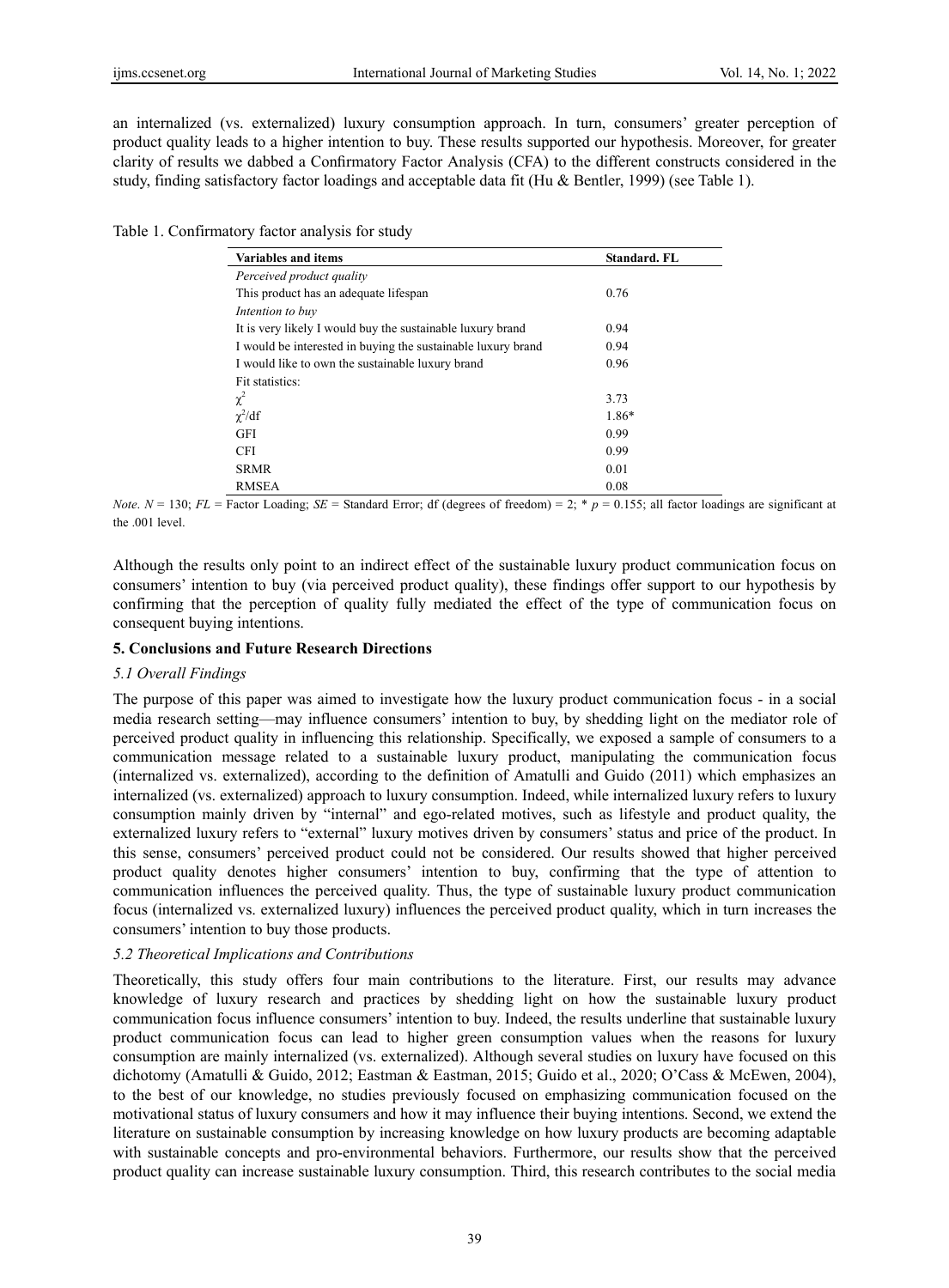marketing literature by revealing how social media can be useful in proposing luxury communications by acting on different communication focuses to stimulate sustainable consumption behaviors. Indeed, the results show how social media platforms can become primary tools for communicating the sustainability of luxury brands and products. Particularly, through the sustainable luxury product communication focus on published posts (e.g., on social media), our results show how consumers with more intrinsic motivations for luxury consumption increase their intention to buy luxury products, especially for those consumers characterized by an internalized approach to luxury. Lastly, this research contributes to the literature on luxury product values, confirming that consumers' perceived product quality represents an important value for luxury consumers with extremely intrinsic values (Dubois et al., 2001) and, secondly, showing that this value can also be transmitted through a communication focused on social media platforms.

## *5.3 Managerial Implications*

By considering our results, several marketing implications may derive. Firstly, luxury marketers and managers' efforts should be directed both to emphasize the communication focus and increase the quality perception of proposed products in consumers' minds, expecially regarding sustainable luxury products. Indeed, due to the complex combination of sustainability and luxury, consumers do not always perceive sustainable luxury products as being of high quality. Thus, communication campaigns should be directed to emphasize the quality hidden in sustainable luxury products too, making recognizable their unicity as a "perfect combination" able to bring closed two concepts traditionally far, such as luxury and sustainability, confirming the effectiveness of luxury brands' messages (Sestino et al., 2021). Communicating product quality characteristic may be a winning strategy to reach those consumers luxury consumers, both typically reluctant toward such new luxury brand propositions, and led by externalized motivations in luxury consumption (Amatulli & Guido, 2011). Moreover, according to the luxury dichotomy (Amatulli & Guido, 2012), our findings may suggest how to reach consumers both led by luxury "internal" consumption motives, and "external" consumption ones. Indeed, while consumers characterized by "internalized" consumption motives typically seek lifestyle and product quality, the second one, is typically led by status satisfaction, and price. Accordingly, emphasizing sustainable luxury product characteristics may be useful both to satisfy those consumers looking for product quality in their consumption, and to incentivize those consumers looking for status, also in the attempt "to go green to be recognized" (Griskevicius et al., 2010). Furthermore, the results suggest that marketing and advertising activities on social networks should be more oriented towards responsible communication, emphasizing the advantages deriving from the consumption of sustainable luxury products in terms of improving the environmental impact, without however the intrinsic quality. Therefore, effective marketing strategies induce consumers to buy sustainable luxury products, and adopt respectful behaviors toward the environment, by leveraging on related psychological benefits, for example also by placing images that evoke nature, thus forming a positive image in consumers' mind, building a sustainable consumption image as better than traditional consumption (Peattie & Crane, 2003, 2005).

#### *5.4 Limitations and Future Research*

Despite the usefulness of our results, however, we acknowledge that this study has some limitations too. Notwithstanding the analyzed sample is representative, the results scalability may be limited. Moreover, some fundamentals variables characterizing luxury consumptions have been neglected and may be useful in deeply investigate consumers' behaviour. Thus, future studies could strengthen our study by shedding light on the possible role of some important luxury consumption-related characteristics (Colella et al., 2019) in terms of authenticity, quality, premium price, resonance, visibility, and prestige.

# **References**

- Aguinis, H., Villamor, I., & Ramani, R. S. (2020). MTurk Research: Review and Recommendations. *Journal of Management*, *47*(4), 823−837. https://doi.org/10.1177/0149206320969787
- Amatulli, C., De Angelis, M., Costabile, M., & Guido, G., (2017). *Sustainable luxury brands: Evidence from research and implications for managers*. Springer. https://doi.org/10.1057/978-1-137-60159-9
- Amatulli, C., De Angelis, M., & Stoppani, A. (2021). The appeal of sustainability in luxury hospitality: An investigation on the role of perceived integrity. *Tourism Management*, *83*, 104228. https://doi.org/10.1016/j.tourman.2020.104228
- Amatulli, C., & Guido, G. (2011). Determinants of purchasing intention for fashion luxury goods in the Italian market: A laddering approach. *Journal of Fashion Marketing and Management*, *15*(1), 123−136. https://doi.org/10.1108/13612021111112386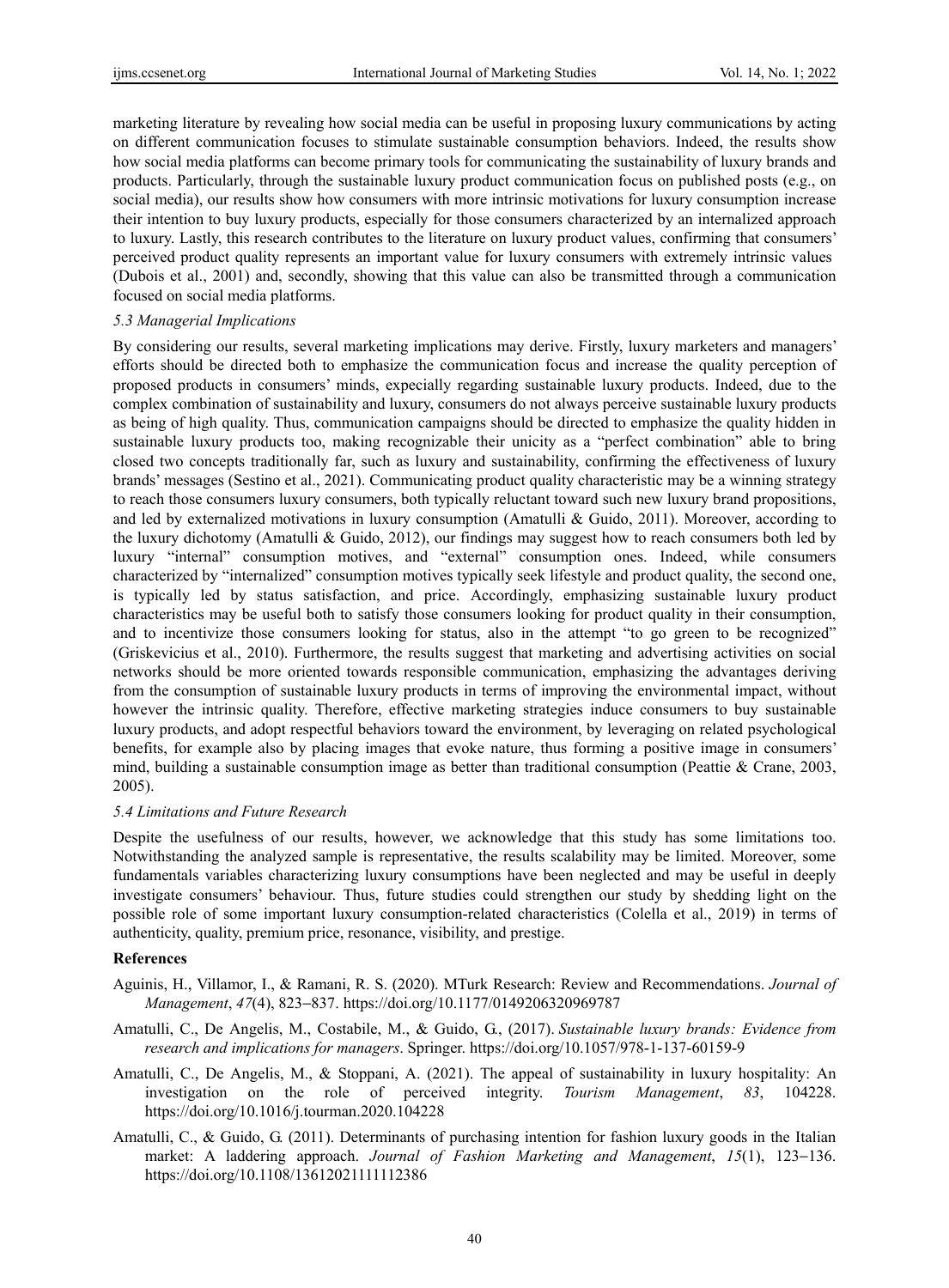- Amatulli, C., & Guido, G. (2012). Externalised vs. internalised consumption of luxury goods: propositions and implications for luxury retail marketing. *The International Review of Retail, Distribution and Consumer Research*, *22*(2), 189−207. https://doi.org/10.1080/09593969.2011.652647
- Asgharian, R., Salehi, M., Saleki, Z. S., Hojabri, R., & Nikkheslat, M. (2012). Green product quality, green customer satisfaction, and green customer loyalty. *International Journal of Research in Management & Technology*, *2*(5), 2249−9563.
- Athwal, N., Wells, V. K., Carrigan, M., & Henninger, C. E. (2019). Sustainable luxury marketing: A synthesis and research agenda. *International Journal of Management Reviews*, *21*(4), 405−426. https://doi.org/10.1111/ijmr.12195
- Atwal, G., & Williams, A. (2017). Luxury brand marketing–the experience is everything! In *Advances in luxury brand management* (pp. 43−57). Palgrave Macmillan, Cham. https://doi.org/10.1007/978-3-319-51127-6\_3
- Belk, R. W. (1985). Materialism: Trait aspects of living in a material world. *Journal of Consumer Research*, *12*(3), 265−280. https://doi.org/10.1086/208515
- Belk, R. W. (1999). Leaping luxuries and transitional consumers. *Marketing Issues in Transitional Economies*, 39−54. Springer, Boston, MA. https://doi.org/10.1007/978-1-4615-5009-9\_2
- Bian, Q., & Forsythe, S. (2012). Purchase intention for luxury brands: A cross cultural comparison. *Journal of Business Research*, *65*, 1443−1451. https://doi.org/10.1016/j.jbusres.2011.10.010
- Castronovo, C., & Huang, L. (2012). Social media in an alternative marketing communication model. *Journal of Marketing Development and Competitiveness*, *6*(1), 117−134.
- Chaudhuri, H., Mazumdar, S., & Ghoshal, A. (2011). Conspicuous consumption orientation: Conceptualisation, scale development and validation. *Journal of Consumer Behaviour*, *10*(4), 216−224. https://doi.org/10.1002/cb.364
- Chu, S. C., Kamal, S., & Kim, Y. (2019). Re-examining of consumers' responses toward social media advertising and purchase intention toward luxury products from 2013 to 2018: A retrospective commentary. *Journal of Global Fashion Marketing*, *10*(1), 81−92. https://doi.org/10.1080/20932685.2018.1550008
- Colella, G., Amatulli, C., & Martinez-Ruiz, M. P. (2019). Social Media Marketing and Luxury Consumption: A Literature Review. *International Journal of Marketing Studies*, *11*(4), 30−52. https://doi.org/10.5539/ijms.v11n4p30
- Colella, G., Amatulli, C., & Martinez-Ruiz, M. P. (2021). Social media interactions and brand luxuriousness: The role of materialism. *Journal of Consumer Marketing*, *38*(4), 434−444. https://doi.org/10.1108/JCM-02-2020-3650
- D'Souza, C., Taghian, M., & Khosla, R. (2007). Examination of environmental beliefs and its impact on the influence of price, quality and demographic characteristics with respect to green purchase intention. *Journal of Targeting, Measurement and Analysis for Marketing*, *15*(2), 69−78. https://doi.org/10.1057/palgrave.jt.5750039
- Davis, J., Wolff, H. G., Forret, M. L., & Sullivan, S. E. (2020). Networking via LinkedIn: An examination of usage and career benefits. *Journal of Vocational Behavior*, *118*, 103396. https://doi.org/10.1016/j.jvb.2020.103396
- De Angelis, M., Amatulli, C., & Zaretti, M. (2020). The Artification of Luxury: How Art Can Affect Perceived Durability and Purchase Intention of Luxury Products. In *Sustainable Luxury and Craftsmanship* (pp. 61−84). Springer, Singapore. https://doi.org/10.1007/978-981-15-3769-1\_4
- Dekhili, S., Achabou, M. A., & Alharbi, F. (2019). Could sustainability improve the promotion of luxury products? *European Business Review*, *31*(3), 488−511. https://doi.org/10.1108/EBR-04-2018-0083
- Dubois, B., Laurent, G. & Czellar, S. (2001). *Consumer rapport to luxury: Analyzing complex and ambivalent attitudes*. Working Paper Series: CR 736/2001, Paris.
- Dubois, D., Jung, S., & Ordabayeva, N. (2020). The Psychology of Luxury Consumption. *Current Opinion in Psychology*, *39*, 82−87. https://doi.org/10.1016/j.copsyc.2020.07.011
- Eastman, J. K., & Eastman, K. L. (2015). Conceptualizing a model of status consumption theory: an exploration of the antecedents and consequences of the motivation to consume for status. *Marketing Management Journal*, *25*(1), 1−15.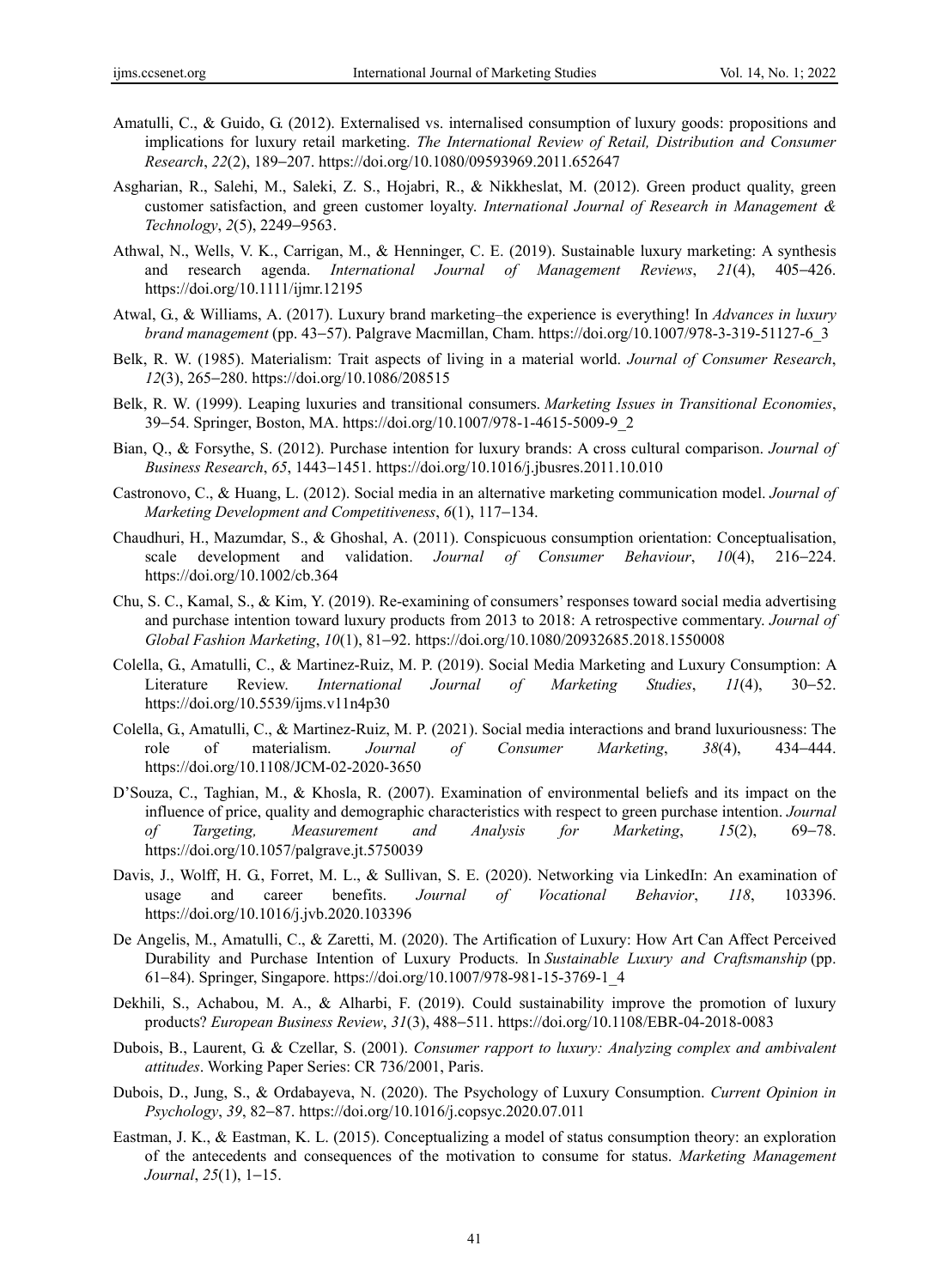- Eskildsen, J., Kristensen, K., JØrn Juhl, H., & Østergaard, P. (2004). The drivers of customer satisfaction and loyalty. The case of Denmark 2000–2002. *Total Quality Management & Business Excellence*, *15*(5−6), 859−868. https://doi.org/10.1080/14783360410001680297
- Essamri, A., McKechnie, S., & Winklhofer, H. (2019). Co-creating corporate brand identity with online brand communities: A managerial perspective. *Journal of Business Research*, *96*, 366−375. https://doi.org/10.1016/j.jbusres.2018.07.015
- Gallaugher, J., & Ransbotham, S. (2010). Social media and customer dialog management at starbucks. *MIS Quarterly Executive*, *9*(4), 197−212.
- Godey, B., Manthiou, A., Pederzoli, D., Rokka, J., Aiello, G., Donvito, R., & Singh, R. (2016). Social media marketing efforts of luxury brands: Influence on brand equity and consumer behavior. *Journal of Business Research*, *69*(12), 5833−5841. https://doi.org/10.1016/j.jbusres.2016.04.181
- Gretry, A., Horváth, C., Belei, N., & van Riel, A. C. (2017). Don't pretend to be my friend! When an informal brand communication style backfires on social media. *Journal of Business Research*, *74*, 77−89. https://doi.org/10.1016/j.jbusres.2017.01.012
- Griskevicius, V., Tybur, J. M., & Van den Bergh, B. (2010). Going green to be seen: Status, reputation, and conspicuous conservation. *Journal of Personality and Social Psychology*, *98*(3), 392. https://doi.org/10.1037/a0017346
- Guido, G., Amatulli, C., Peluso, A. M., De Matteis, C., Piper, L., & Pino, G. (2020). Measuring internalized versus externalized luxury consumption motivations and consumers' segmentation. *Italian Journal of Marketing*, 1−23. https://doi.org/10.1007/s43039-020-00002-9
- Hagtveded, H., & Patrick, V. (2009). The broad embrace of luxury: Hedonic potential as a driver of brand extendibility. *Journal of Consumer Psychology*, *19*(4), 608−619. https://doi.org/10.1016/j.jcps.2009.05.007
- Han, Y. J., Nunes, J. C., & Dreze, X. (2010). Signaling status with luxury goods: The role of brand prominence. *Journal of Marketing*, *74*(4), 15−30. https://doi.org/10.1509/jmkg.74.4.015
- Hasbullah, N. N., Sulaiman, Z., & Mas'od, A. (2020). User-Generated Content Sources: The Use of Social Media In Motivating Sustainable Luxury Fashion Consumptions. *International Journal of Scientific and Technology Research*, *9*(3), 5208−5214.
- Heine, K., & Berghaus, B. (2014). Luxury goes digital: how to tackle the digital luxury brand-consumer touchpoints. *Journal of Global Fashion Marketing*, *5*(3), 223−234. https://doi.org/10.1080/20932685.2014.907606
- Hu, L. T., & Bentler, P. M. (1999). Cutoff criteria for fit indexes in covariance structure analysis: Conventional criteria versus new alternatives. *Structural Equation Modeling: A Multidisciplinary Journal*, *6*(1), 1−55. https://doi.org/10.1080/10705519909540118
- Huang, H., Shen, H., Meng, Z., Chang, H., & He, H. (2019). Community-based influence maximization for viral marketing. *Applied Intelligence*, *49*(6), 2137−2150. https://doi.org/10.1007/s10489-018-1387-8
- Hudders, L., Pandelaere, M., & Vyncke, P. (2013). Consumer meaning making: The meaning of luxury brands in a democratised luxury world. *International Journal of Market Research*, *55*(3), 391−412. https://doi.org/10.2501/IJMR-2013-036
- Jahn, B., Kunz, W., & Meyer, A. (2012). The role of social media for luxury brands—Motives for consumer engagement and opportunities for business. *Identitätsbasierte Luxusmarkenführung*, 221−236. Springer Gabler, Wiesbaden. https://doi.org/10.1007/978-3-8349-4060-5\_14
- Jaiswal, D., & Kant, R. (2018). Green purchasing behaviour: A conceptual framework and empirical investigation of Indian consumers. *Journal of Retailing and Consumer Services*, *41*, 60−69. https://doi.org/10.1016/j.jretconser.2017.11.008
- Jiang, Y., Li, Z., & Cutter, S. L. (2019). Social network, activity space, sentiment, and evacuation: what can social media tell us? *Annals of the American Association of Geographers*, *109*(6), 1795−1810. https://doi.org/10.1080/24694452.2019.1592660
- Johnson, C. M., Tariq, A., & Baker, T. L. (2018). From Gucci to green bags: Conspicuous consumption as a signal for pro-social behavior. *Journal of Marketing Theory and Practice*, *26*(4), 339−356. https://doi.org/10.1080/10696679.2018.1487769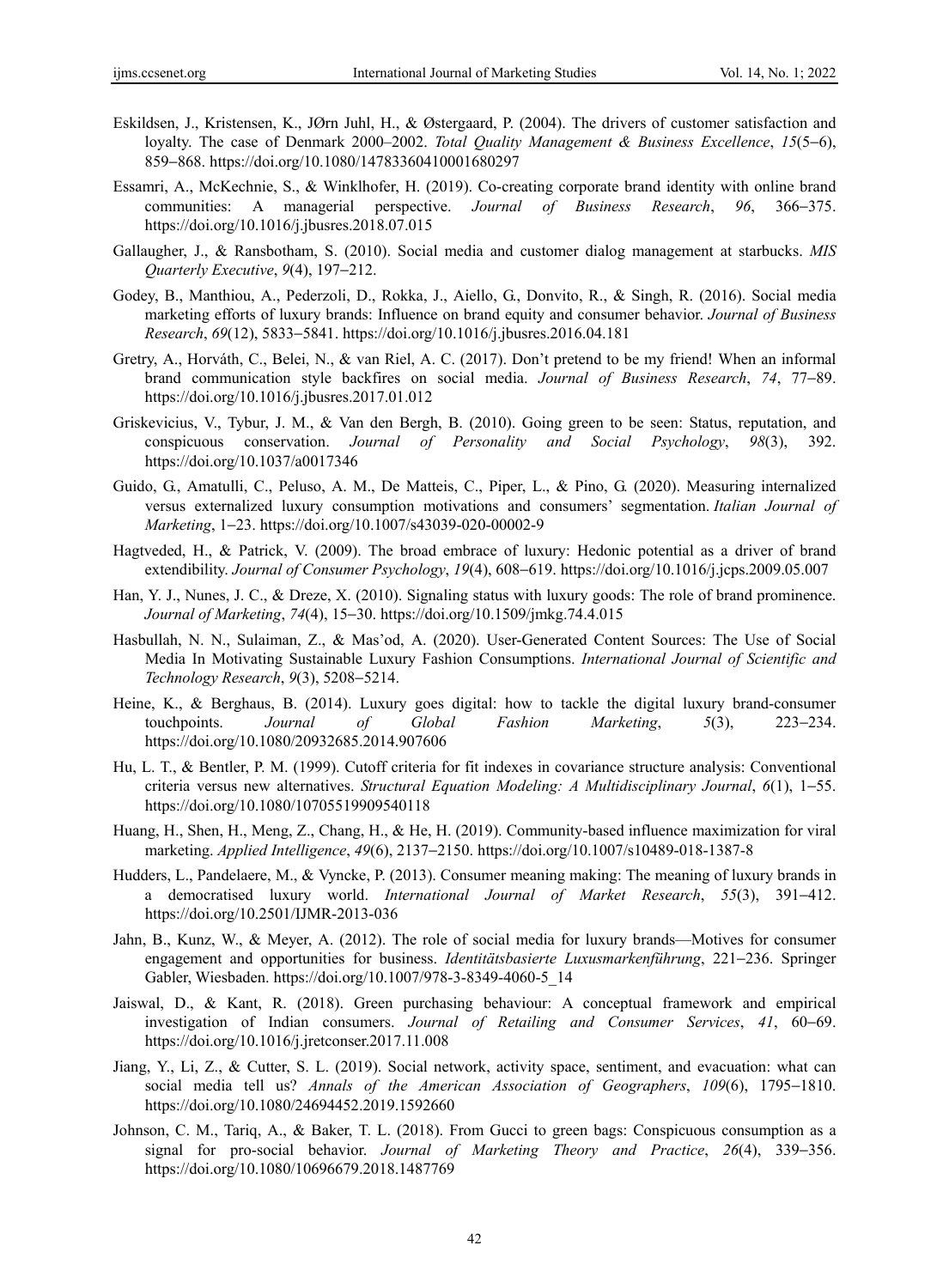- Kadam, A., & Deshmukh, R. (2019). Retrieved April 1, 2021, from https://www.alliedmarketresearch.com/luxury-travel-market
- Kapferer, J. N. (1997). Managing luxury brands. *Journal of Brand Management*, *4*(4), 251−260. https://doi.org/10.1057/bm.1997.4
- Kapferer, J. N. (2010). All that glitters is not green: The challenge of sustainable luxury. *European Business Review*, *2*, 40−45.
- Kaplan, A. M., & Haenlein, M. (2010). Users of the world, unite! The challenges and opportunities of social media. *Business Horizons*, *53*(1), 59−68. https://doi.org/10.1016/j.bushor.2009.09.003
- Keller, K. L. (2009). Managing the growth trade-off: Challenges and opportunities in luxury branding. *Journal of Brand Management*, *16*(5−6), 290−301. https://doi.org/10.1057/bm.2008.47
- Kim, A. J. Y., & Ko, E. J. (2012). Do social media marketing activities enhance customer equity? An empirical study of luxury fashion brand. *Journal of Business Research*, *65*(10), 1480−1486. https://doi.org/10.1016/j.jbusres.2011.10.014
- Kim, J., & Lee, K. H. (2019). Influence of integration on interactivity in social media luxury brand communities. *Journal of Business Research*, *99*, 422−429. https://doi.org/10.1016/j.jbusres.2017.10.001
- Kim, J., Spielmann, N., & McMillan, S. J. (2012). Experience effects on interactivity: Functions, processes, and perceptions. *Journal of Business Research*, *65*(11), 1523−1654. https://doi.org/10.1016/j.jbusres.2011.02.038
- Ko, E., Costello, J. P., & Taylor, C. R. (2019). What is a luxury brand? A new definition and review of the literature, *Journal of Business Research*, *99*, 405−413. https://doi.org/10.1016/j.jbusres.2017.08.023
- Kotler, P. (2011). Reinventing marketing to manage the environmental imperative. *Journal of Marketing*, *75*(4), 132−135. https://doi.org/10.1509/jmkg.75.4.132
- Kunz, J., May, S., & Schmidt, H. J. (2020). Sustainable luxury: Current status and perspectives for future research. *Business Research*, 1−61. https://doi.org/10.1007/s40685-020-00111-3
- Lee, S. H. N., Zhou, Y., Lo, C. K., & Ha-Brookshire, J. (2018). Luxury fashion brands versus mass fashion brands: Data mining analysis of social media responses toward corporate sustainability. In *Sustainability in luxury fashion business* (pp. 51−73). Springer, Singapore. https://doi.org/10.1007/978-981-10-8878-0\_4
- Lunde, M. B. (2018). Sustainability in marketing: A systematic review unifying 20 years of theoretical and substantive contributions (1997−2016). *AMS Review*, *8*(3−4), 85−110. https://doi.org/10.1007/s13162-018-0124-0
- Maman Larraufie, A. F., & Kourdoughli, A. (2014). The e-semiotics of luxury. *Journal of Global Fashion Marketing*, *5*(3), 197−208. https://doi.org/10.1080/20932685.2014.906120
- Martín-Consuegra, D., Díaz, E., Gómez, M., & Molina, A. (2019). Examining consumer luxury brand-related behavior intentions in a social media context: The moderating role of hedonic and utilitarian motivations. *Physiology & Behavior*, *200*, 104−110. https://doi.org/10.1016/j.physbeh.2018.03.028
- Mason, R. S. (2001). Conspicuous consumption: A literature review. *European Journal of Marketing*, *18*(3), 26−39. https://doi.org/10.1108/EUM0000000004779
- Mediakix. (2021). *TikTok vs Instagram: Who wins social media in 2020*. Retrieved from https://mediakix.com/blog/tiktok-vs-instagram-infographic/
- Müller-Stewens, G., & Berghaus, B. (2014). The market and business of luxury: an introduction. In B. Berghaus, G. Müller-Stewens & S. Reinecke (Eds.), *The management of luxury. A practitioner's handbook* (pp. 3−25). Kogan Page, London.
- Mundel, J., Huddleston, P., & Vodermeier, M. (2017). An exploratory study of consumers' perceptions: What are affordable luxuries? *Journal of Retailing and Consumer Services*, *35*, 68−75. https://doi.org/10.1016/j.jretconser.2016.12.004
- Nia, A., & Lynne Zaichkowsky, J. (2000). Do counterfeits devalue the ownership of luxury brands? *Journal of Product & Brand Management*, *9*(7), 485−497. https://doi.org/10.1108/10610420010351402
- Nueno, J. L., & Quelch, J. (1998). The mass marketing of luxury. *Business Horizons*, *41*(6), 61−68. https://doi.org/10.1016/S0007-6813(98)90023-4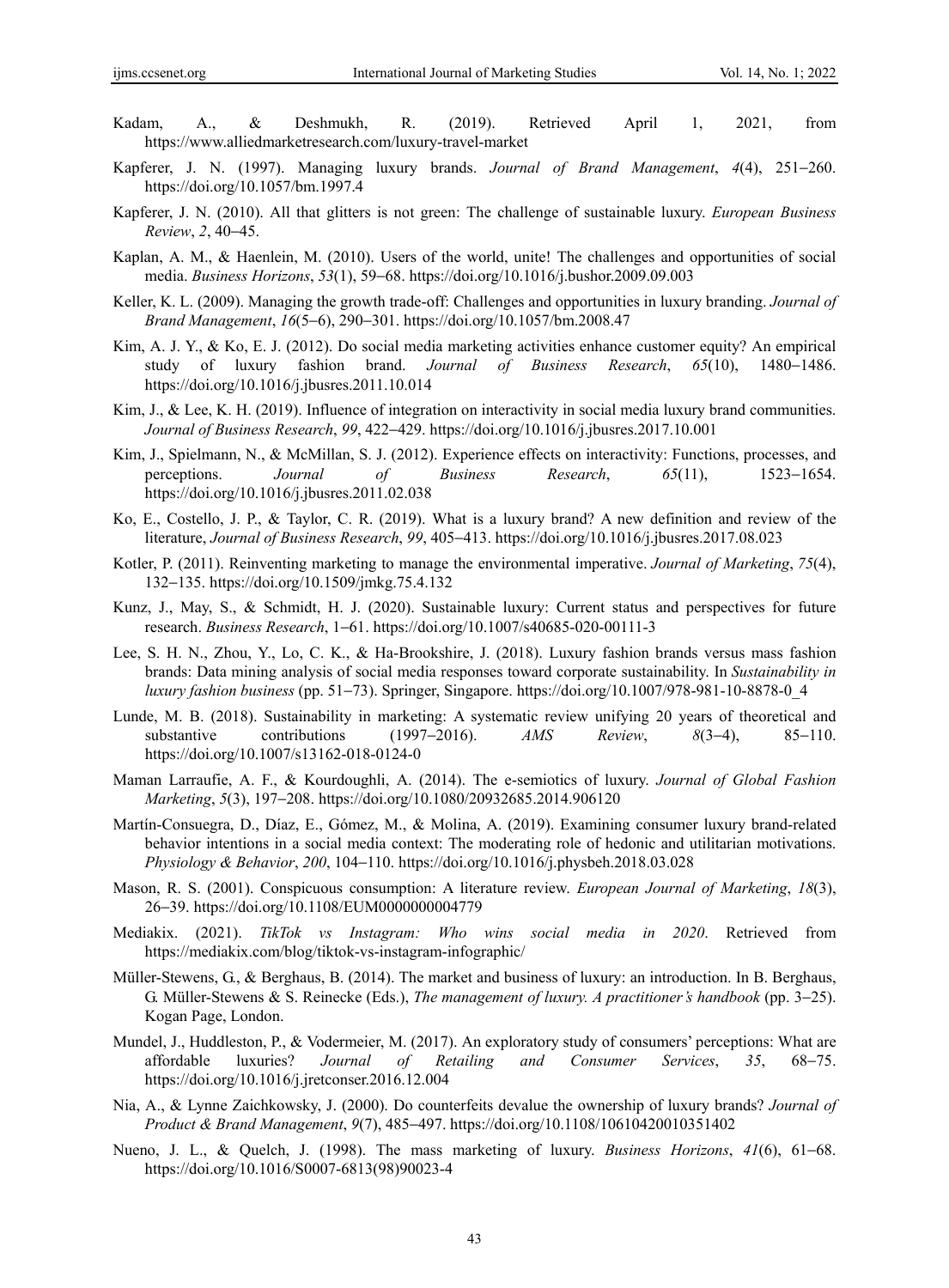- O'Cass, A., & McEwen, H., (2004). Exploring consumer status and conspicuous consumption. *Journal of Consumer Behaviour: An International Research Review*, *4*(1), 25−39. https://doi.org/10.1002/cb.155
- Obar, J. A., & Wildman, S. (2015). Social media definition and the governance challenge: An introduction to the special issue. *Telecommunications Policy*, *39*(9), 745−750. https://doi.org/10.1016/j.telpol.2015.07.014
- Okonkwo, U. (2007). *Luxury Fashion Branding*. Palgrave Macmillan, Londra. https://doi.org/10.1057/9780230590885
- Okonkwo, U. (2009). Sustaining the luxury brand on the Internet. *Journal of Brand Management*, *16*(5−6), 302−310. https://doi.org/10.1057/bm.2009.2
- Oxford Commission on Sustainable Consumption. (2000). *Report on the Second Session of the Oxford Commission on Sustainable Consumption*. OCSC 2.8, Oxford: Oxford Centre for the Environment, Ethics and Society.
- Pantano, E., Passavanti, R., Priporas, C.-V., & Verteramo, S. (2018). To what extent luxury retailing can be smart? *Journal of Retailing and Consumer Services*, *43*, 90−100. https://doi.org/10.1016/j.jretconser.2018.03.012
- Park, H., & Kim, Y. K. (2016). Proactive versus reactive apparel brands in sustainability: Influences on brand loyalty. *Journal of Retailing and Consumer Services*, *29*, 114−122. https://doi.org/10.1016/j.jretconser.2015.11.013
- Peattie, K., & Charter, M. (2003). Green Marketing. In M. Baker (Ed.), *The Marketing Book*. Butterworth-Heinemann, Burlington.
- Peattie, K., & Crane, A. (2005). Green marketing: legend, myth, farce or prophesy? *Qualitative Market Tesearch: An International Journal*, *8*(4). https://doi.org/10.1108/13522750510619733
- Reilly, A., & Weirup, A. (2012). Sustainability initiatives, social media activity, and organizational culture: An exploratory study. *Journal of Sustainability and Green Business*, *1*(1), 1−15.
- Reilly, A. H., & Hynan, K. A. (2014). Corporate communication, sustainability, and social media: It's not easy (really) being green. *Business Horizons*, *57*(6), 747−758. https://doi.org/10.1016/j.bushor.2014.07.008
- Phan, M., Thomas, R., & Heine, K. (2011). Social media and luxury brand management: The case of Burberry. *Journal of Global Fashion Marketing*, *2*(4), 213−222. https://doi.org/10.1080/20932685.2011.10593099
- Richins, M. L., & Dawson, S. (1992). A consumer values orientation for materialism and its measurement: Scale development and validation. *Journal of Consumer Research*, *19*(3), 303−316. https://doi.org/10.1086/209304
- Roux, E. (1991). Comment se positionnent les marques de-luxe? *Revue Française du Marketing*, *132/133*(2−3), 111−118.
- Ryan, R. M., & Deci, E. L. (2000). Self-determination theory and the facilitation of intrinsic motivation, social development, and well-being. *American Psychologist*, *55*(1), 68. https://doi.org/10.1037/0003-066X.55.1.68
- Sestino, A., Amatulli, C., & Angelis, M. D. (2021). Consumers' Attitudes Toward Sustainable Luxury Products: The Role of Perceived Uniqueness and Conspicuous Consumption Orientation. In *Handloom Sustainability and Culture* (pp. 267−279). Springer, Singapore. https://doi.org/10.1007/978-981-16-5967-6\_12
- Sestino, A., Amatulli, C., & Guido, G. (2021). Consumers' innovativeness and conspicuous consumption orientation as predictors of environmentalism: an investigation in the context of smart mobility. *Technology Analysis & Strategic Management*, 1−14. https://doi.org/10.1080/09537325.2021.2020752
- Sestino, A., & De Mauro, A. (2021). Leveraging Artificial Intelligence in Business: Implications, Applications and Methods. *Technology Analysis & Strategic Management*, 1−14. https://doi.org/10.1080/09537325.2021.2020752
- Shao, W., Grace, D., & Ross, M. (2019). Consumer motivation and luxury consumption: Testing moderating effects. *Journal of Retailing and Consumer Services*, *46*, 33−44. https://doi.org/10.1016/j.jretconser.2018.10.003
- Sheth, J. N., Newman, B. I., & Gross, B. L. (1991). Why we buy what we buy: A theory of consumption values. *Journal of Business Research*, *22*, 159−170. https://doi.org/10.1016/0148-2963(91)90050-8
- Suki, N. M. (2016). Green product purchase intention: impact of green brands, attitude, and knowledge. *British Food Journal*.